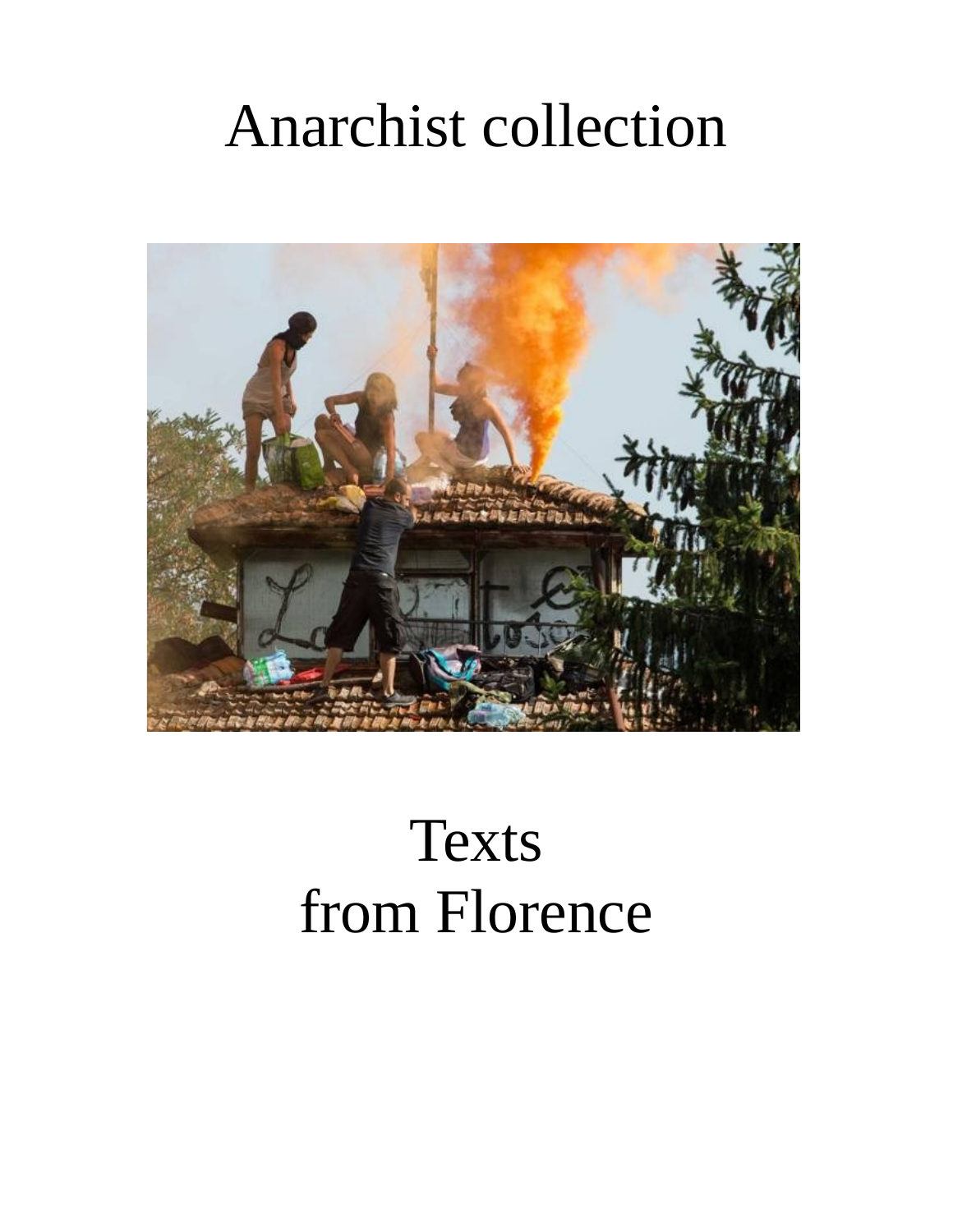In the last year cops, judges, prosecutors and journalists attacked, with particular fervor, the Florentine anarchist movement, certainly impressed by the fate occurred to their gofer bomb disposal engineer, Mario Vece, that the first of the year, in a clumsy attempt to defuse the anger against the fascists of casapound, lost a hand and an eye.

Using all the means at their disposal such as arrests, evictions, searches, nocturnal interrogations, withdrawals of DNA, juridicial frame ups stretched almost to the farce and squalid newspaper articles, they tried to bend the comrades, without result.

We have decided to collect all the texts, the solidarity contributions and the updates that have taken place in recent months on these events, in chronological order, translating them into different languages, so that they can be a starting point for discussion within the international anarchist movement.

*Solidarity with those who don't bow their heads.*

*Pasca and Vespertino free, freedom for all.*

8/12/2017

# **Florence- explosive device against fascist bookshop, bomb disposal engineer wounded, home searches in anarchist area**

We have found out from the national media about the explosion of a device in front of a fascist bookshop in Florence and about a not precise number of searches in anarchist places and comrades' homes. The device, connected to a timer, caused , during disarming operation, the injuring of a police bomb disposal engineer. The explosion caused a hand and eye injury (the first version reported a hand amputation and the loss of an eye). In the following hours, home searches have been made in the anarchist area in Florencte and around Tuscany; at the moment there are no further information on the interested places, while the media report the negative outcome of the searches.

The device had been spotted by a patrol of DIGOS (political police) which was monitoring the bookshop, identified has a potential target and which had already been damaged in the past.

*(02-01-2017 Informa-azione.info)*

#### **Florence repression- updates about the 1st of January searches**

The 1<sup>st</sup> of January 2017 morning, around 12.00, Florence's DIGOS knocks on the door of three flats in the city and of a house next to Prato. They search the homes and the cars of the bystanders for arms and explosives. All searches report negative outcome, except for one case, where electric material (wires, switches, light bulbs) and other things (pc, jar lids, bee wax) are taken away.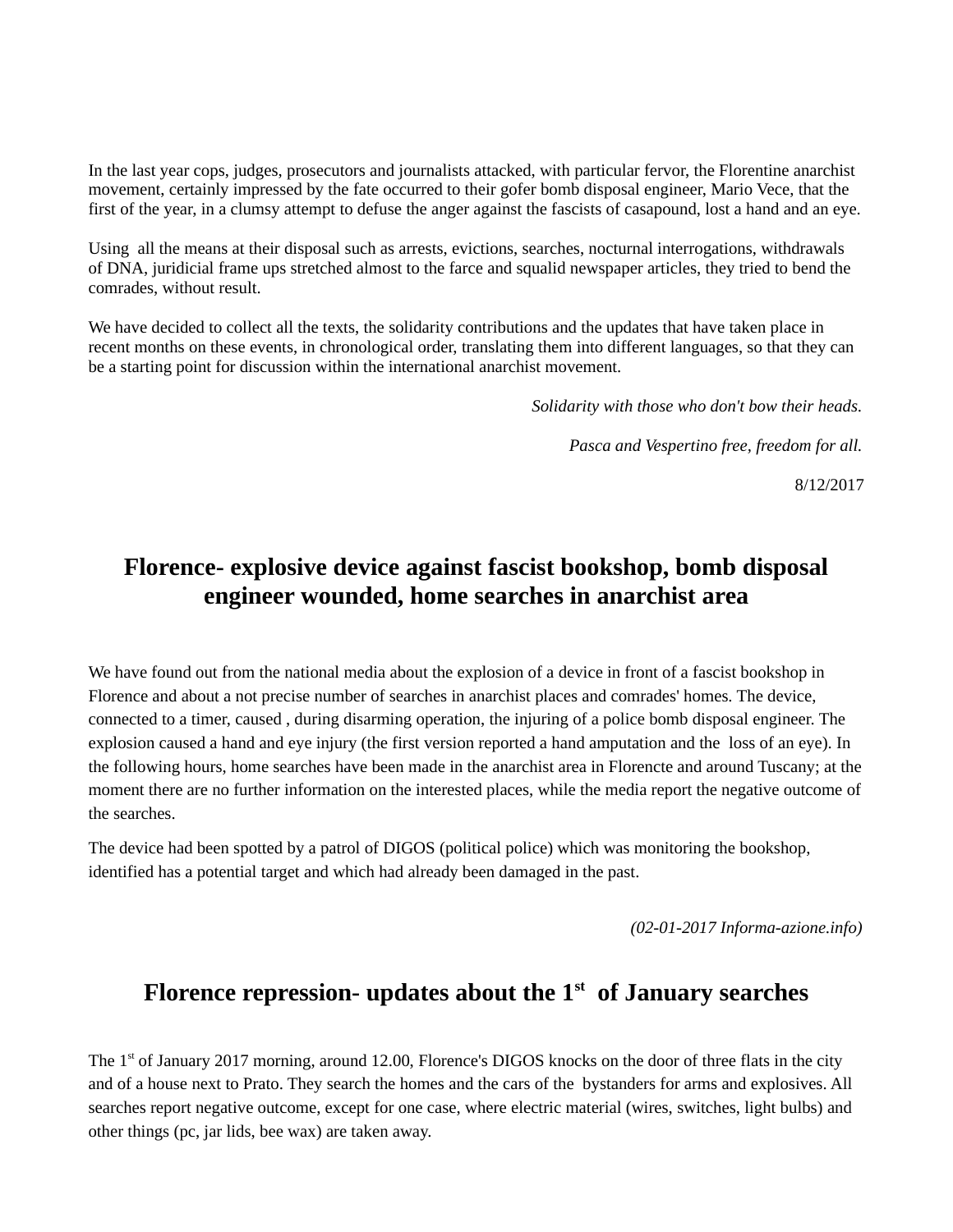Five persons are taken to the office of scientific police of Florence, where they are mugshot and their fingerprints are taken; after several hours in the police station, they are required to do a tampon on their hands, to detect any explosive material trace.

Four people consent, but one does not, so the police decide to seize a jacket. At 8 pm the five are released with all the searches' records negative.

In the Prato's house as well, the search takes a long time, and the scientific police clumsily try to take a tampon for explosive traces. In fact, the agents want to take the exam in the open air, in the middle of the woods, with some cotton coming from an open envelope. As the four refuse, they are brought to Prato police station, where the police seizes their jackets.

The charges are attempted murder, serious injury and production and carriage of explosive device. At the present there is no official person under investigation.

*(07-01-2017 Informa-azione.info)*

# **Bomb disposal engineer intelligence**

In the last days the media has glorified the heroic bomb disposal engineer who, the  $1<sup>st</sup>$  of January 2017, while examining a suspect packaging left in front of a Casapound fascist bookshop, was injured by the explosion of the device therein contained.

The careless cop has lost his left hand and probably the right eye. Now, apart from the considerations on luck (the bomb disposal engineer is blind, but bad luck has good sight!) or about the precautions of the operations of disarm (the protections he wasn't wearing probably would have given him an hand) there are some banalities of which newspapers don't talk of.

For example, if poor Mario Vece had chosen to become a baker, he would probably have both hands, messed up with cream.

He chose to do this job with its risks: probably there are more lost hands on the working tables of carpenters than between the lines of coached bomb disposal engineers (with all the technologies and drones they use). But when for the others it means only insignificant work injuries, the scandal is great its a policeman to get hurt. Have we forgotten what is the function of police forces inside this social organization? Cops are material executors of authority. They are paid to maintain unchanged the order imposed by the few who detain the power to legislate on the many. They work to preserve the existing relationship of subordination and human, social and economic misery. They oppress daily who doesn't graze silently within the enclosed pasture of legality, showing the due respect for their screws.

A cop doesn't think, it obeys and if it can, it does it pitilessly: beating protesters, persecuting immigrants, raping, killing, completely legitimated to do it, as the police forces are the only to detain the monopoly of violence.

Poor Mario Vece isn't an exception. The victim of political violence, our martyr, saint of new years eve, in 2001 was a police agent in Pistoia. During a fight in front of a disco of the town, four men are arrested. The four are mistaken four Albanians, and so considered disposable. They are welcomed by inspector Paolo Pieri, his vice Stefano Rufino and our hero Mario Vece. The medical record reports swollen testicles, broken eardrums, cranial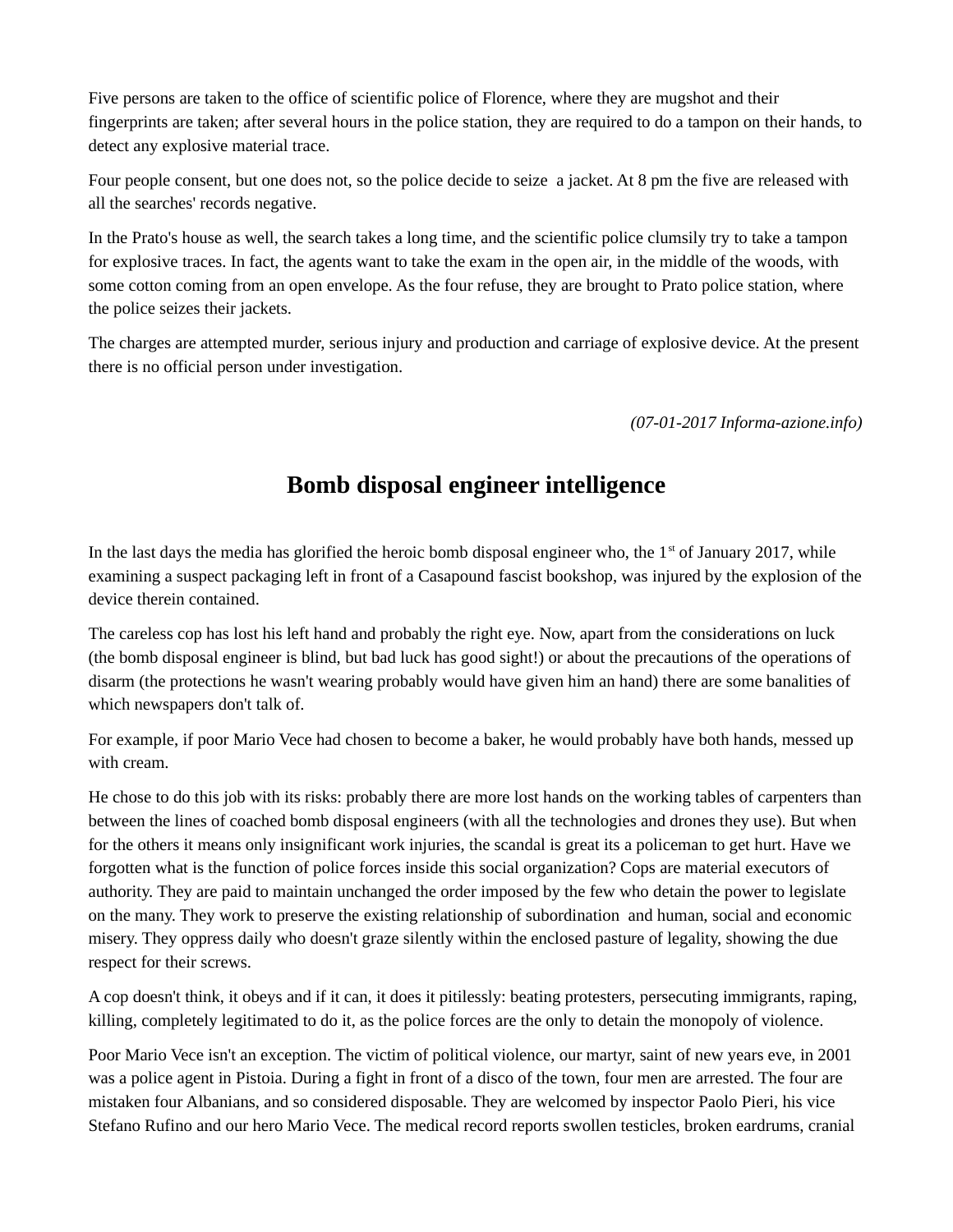traumas, contusions and a cracked nose. Unfortunately for the cops, one of the four is the son of an important guy, the, at the time, under secretary to the Presidenza del Consiglio, Vannino Chiti. This slip cost the three cops light penal repercussions (they were suspended from service and condemned to fourteen months) but this didn't stop the intrepid Mario Vece to ask for transfer to Monte Catini, Pisa, and then to obtain the license of bomb disposal engineer and return in service in Florence.

But sixteen years have past, our mutilated hero returns to the scenes for other reasons, so let's celebrate the dead hand's funeral and u passat scordammec (let's forget the past).

*(09-01-2017 Informa-azione.info)*

# **Villa Panico evicted, comrades charged for criminal association**

Solidarity and complicity with Florence comrades.

The morning of the  $31<sup>st</sup>$  of January, 250 cops lead by infamously famous chief of Florence Digos Pifferi arrive first in some houses and then in Villa Panico for a search and the execution of 10 arrests.

Shortly before the cops' arrival, the squatters leave the Panico. They are found shortly after and brought to the police station to be identified. Meanwhile the bomb disposal engineers make a very dangerous and suspicious trash bin full of flowers explode. The vase was in front of the entrance gate. This time, well remembering the tragic-comic episode of New Year happened to their careless colleaugue Mario Vece, our heroes dress up properly!

The balance of this awful day is three comrades at house arrests, other four with mandatory residences with daily requirement to sign in and night arrests, and other three with daily signing requirement.

In all, 35 comrades are under investigation, Villa Panico is evicted and put under sequestration.

It's the "Panico" (Panic) Operation (we can't say that Florence detectives shine for fantasy and creativity) ordered by GIP (judge) Fabio Frangini, supported by PM Filippo Focardi and chief prosecutor Giuseppe Creazzo.

The challenged crimes refer to the facts happened in Florence between January and April 2016: endurance and injury to officer, repeated damaging of political headquarters, of buildings of the historical center, of vehicles, detainment of inappropriate arms, detainment and transport of explosive material, private violence against citizens, robbery.

The formula chosen by the investigators is the usual "associazione a delinquere", criminal association, a jurisdictional device quite popular in the last years to attack anarchists.

The following days, the local media vomits the usual squalid stupid stories about "logistic bases", "rigid hierarchical structures, "leaders" that "approve" and "subalterns" which enforce.

The usual, nothing to be surprised about.

Apart from all the legal/jurisdictional analyses and evaluations we can do on this case, we don't want to cry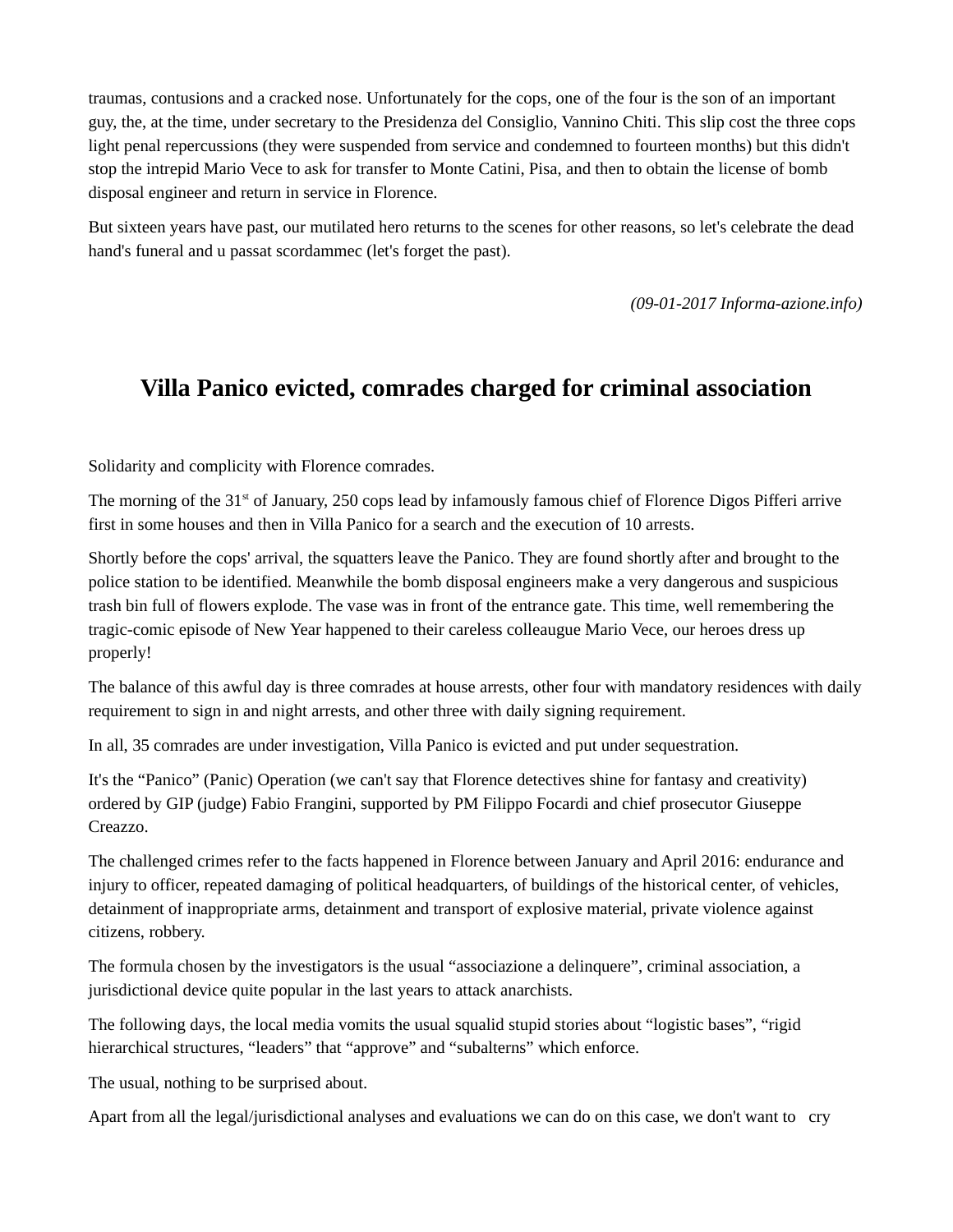about a police frame-up, or talk about "innocents"and "culprits". These categories don't belong to us and we confine them happily to squalid Court rooms.

What seems evident to us is that with this operation the Domain tries to strike, disaggregate the only really conflictive reality in a city that is becoming more and more pacificated and sedated.

It seems to us almost obvious, that concepts as "rigid hierarchical structures", "leaders" and "subalterns" don't relate in any way to anarchists and their subversive tension but inhabit only the rotten minds of cops, judges and journalists.

What we care more to reaffirm is our love, our embrace of solidarity and our complicity with Filo, Carlotta, Carlotta, Michele, Giova, Carlottina, Ale, Naki, Youssra, Bitti, Laura and with all the others under investigation!

*Anarchist and Libertarian Library Sabot*

*(04-02-2017 Informa-azione.info)*

## **On the arrests and the eviction in Florence**

This morning, at the same time of the eviction of Villa Panico, after a search made by police and carabinieri, three house arrests were made and other eight precautionary measures were given. The suspects are 35. A criminal association is challenged against 9 comrades.

Thus, in April 2016, the Florentine situation was described by the occupants of Villa Panico:

"Villa Panico, in its current location in San Salvi, is an anarchist occupation that has existed since 2007: it has undergone an eviction, it has been occupied again, it has resisted on the roof to a new attempted eviction in 2009, it has survived fires, collapses and hurricanes. They called us thugs, punkabbestia and, above all, violent. First of all, we are individuals who fight against all authority, who experience forms of collective life in a stubborn and contrary direction to the destiny imposed us, of docile producers-consumers atomized and segregated each in our own cubicles. We are individuals who ruin the plans of those who would like a city completely resigned to the role of a postcard for tourists, clean and decent, redeveloped and exclusive, or a lucrative fun fair for the rich. Let us not be duped by the terrorist climate always used (if not created) by the regime media, who want to present the military in the city as essential in the increase in public safety, when they are nothing but one of the highest expressions of the will of the State to preservate its power through armed violence. We know how to recognize the role of the cops in the dictatorship of the majority and the responsibilities of politicians, bankers and leaders who have made this city uninhabitable and we will always fight against these and against all forms of repression / oppression and surveillance, because we have our own life to defend. In a world in which the State, in the view of preserving its own authority, detains the so-called "legitimate" monopoly of violence, which it calls law, where instead the action or violent reaction of the individual against all their organs and gearsis defined crime, we fiercely reclaim both illegality and violence, making it clear that the latter is never an end in itself or indiscriminate, but is used when necessary in a process that aims to our individual and collective liberation.

To those who care about us, we ask to be ready for any eventuality.

To those who believe that an eviction will suffice to eliminate us from this city, we want to remember that we are determined to resist and fight. "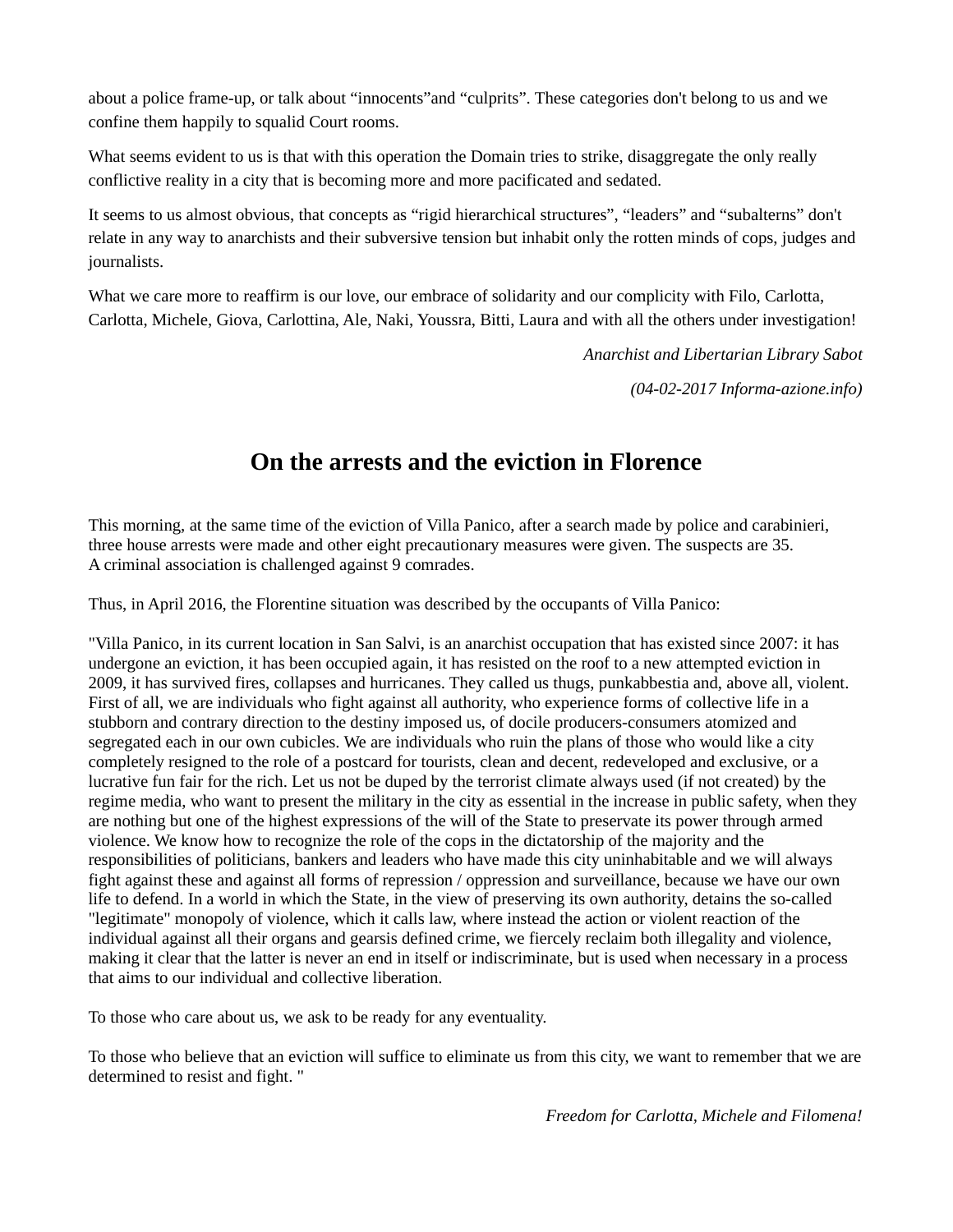*Solidarity with all the occupants and the inquisited. Solidarity from Saronno*

(04-02-2017 Informa-azione.info)

#### **Text about the conclusion of the Panic PANIC EVERYWHERE**

We would like to tell you about many things, around what we have and has been called Panic. We would like to remind you of all the hundreds, the thousands of comrades who came here to Panic from all over Italy, from all over Europe, from all over the world, and how they felt at home, beyond individual, political, food differences; and how they made us feel less strangers to the world. Many fluid, passionate or troubled relationships, but finally free, direct, free from the dynamics of gangs or "companies", in which everyone could first find, and then represent and express simply themselves. We could also call to mind and heart all the concerts, parties, dinners enjoyed together, without limits, neither schedules nor alcoholic.

We would also like to remind together all the times we dropped the keel around the city, bringing small, but concrete, contributions to antimilitarism, freedom, rebellion. And along these, the personal satisfaction for some of our other small contributions to the torment of some security assessor or police officer. The countless invasions here and there for Florence, sowing indiscipline and collecting complicity, will surely be one of the best memories we can ever bring with us to this city impoverished by its shining windows, along with the days spent on the roofs, against the attempts at eviction.

And we would even like to remember the dawn of Vicolo del Panico ... but at this rate, we would go too far back in time.

No. We are writing these lines not to tell its story, but to share with you, that you have tasted its (long? troubled? rich? inconstant?) life, its end as well.

We could trace it back to two summers ago, when a so-called "water bomb" had further compromised its structural stability, already heavily mined in the previous years, earlier by a fire and then by the collapse of an entire wing. From there on, the decision not to do any more initiatives in the place and an attempt to occupy in another part of the city, unfortunately failed.

Throughout the last year, with our timing not really impeccable as to speed, has developed the debate between comrades (both locals and not) whether to voluntarily leave the Panic, which had long since been emptied of propulsive drive. The inevitable repression, its retaliation and insinuating blows, have lengthened the times: the anger for the arrests of our three friends and comrades - we refer to the "big brawl" of last April - brought us together and served as a counterbalance to the awared exhaustion of the overall experience.

But one day, a premonitory dream (or rather a nightmare) showed us the image of an imminent disaster. We chos to listen to it and exit in advance. We might have liked the little show of 250 little blue men, complete with dogs and anti-explosive paddings, that "put in safety" a former unsafe, again empty and sad hospital. And they wanted us so much to make us participate in the closing party, that they more or less invited us all to their home, at the police station, to present the bill for all these years of free tricks and merry jokes to authority.

But you know, anarchists are notoriously penniless and insolvent ...

*PANICI OF YESTERDAY, TODAY AND -WHO KNOWS- OF TOMORROW* (18-02-2017 Informa-azione.info)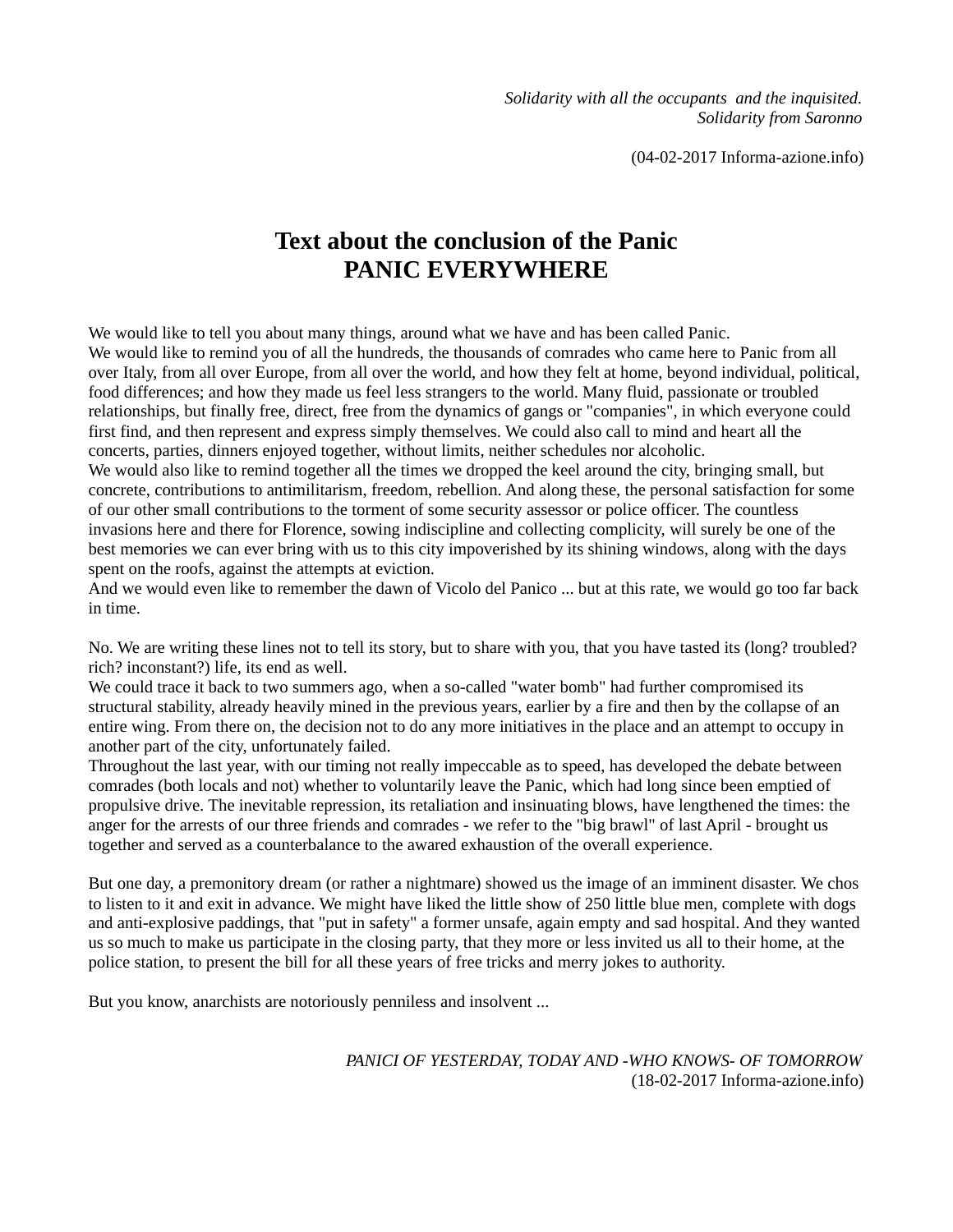#### **Interrogatories for device against Casapound library**

### **INTERROGATORIES IN FLORENCE**

Repression against the anarchists continues to use every mean it has at its disposal. The stated goal is to give a name to the person who placed the device against the Casapound bookstore on New Year's Eve. It is inadmissible to admit to the public opinion their incapacity, their responsibility for what happened, we must show that the state exists. Give an answer to Rome, their career is at stake. And so, after the searches of January 1<sup>st</sup>, the dozen between arrests and precautionary measures of the "Operation Panic" of January 31<sup>st</sup>, which cited the incident in the investigation but didn't include it among the disputed facts, now we pass to the interrogations.

To date (February 26<sup>th</sup>) there are 7 invitations to appear in police stations delivered during the last week to 3 comrades and to those who were in an apartment following the facts, already searched and held for 12 hours at the scientific police. Those who haven't presented themselves spontaneously have been taken by digos and police agents, even in the middle of the night, to be subjected to hours of interrogation as "informed person on the facts". Formula that does not provide legal assistance and the possibility to avail oneself of the "right not to respond", but could mean allegations for the violation of Article 650 c.p. (failure to comply with the provisions of the authority) and threats for accusations of aiding (in attempted murder) which are, at the least, fanciful.

The first consideration that we have to do is on the total arbitrariness of this instrument that is cloaked in a semblance of legality and is hypothetically extensible to infinity, as infinite as the idiocy of a prosecutor or a cop could be. We are not questioned as witnesses present on the place of what happened but because we share the same ideas of who could have committed the fact, the so-called "ideological matrix" on which the accusation is based, or, even more ridiculous, being friends, relatives or acquaintances of anarchists.

The second consideration is that we will not lend ourselves to their game and that we will not let this sleazy mechanism be carried out silently bringing every single comrade, friend, relative or acquaintance who is, in front of the questurina procession, at the mercy of their pressures, blackmail , threats.

> *Enough intimidation, no collaboration.* (27-02-2017 Informa-azione.info)

#### **Silence was never written**

We are anarchists. We are against the State and all sorts of authority, we are against social inequality, fascism, militarism, the ecological and human devastations caused by an oppressive and sick social system. This way of being is not satisfied with mere declarations of intent, perhaps clicking "like" on Facebook, but shouts out to be practiced and carried on in our lives, as a political action, in an increasingly ethically and socially impoverished world. This entails the "natural" consequence of being constantly object of police attention and repression: over the years we have suffered hundreds and hundreds of arbitrary and, at the least, imaginative "police operations", dozens of searches and evictions of occupied places, arrests and inquiries /cases of every content. Anarchists, you know, are an ideal scapegoat: they do not have saints in heaven, they do not appeal to councilors or parliamentarians friends, they do not frequent salons of influential progressive intellectuals, they do not take refuge behind illusory constitutional grants.

On the other hand, repression is certainly not something that concerns us alone: historically it has touched all the protesters, the social rebels, the heretics, the revolutionaries, of every time and place; nowadays, it is the fate that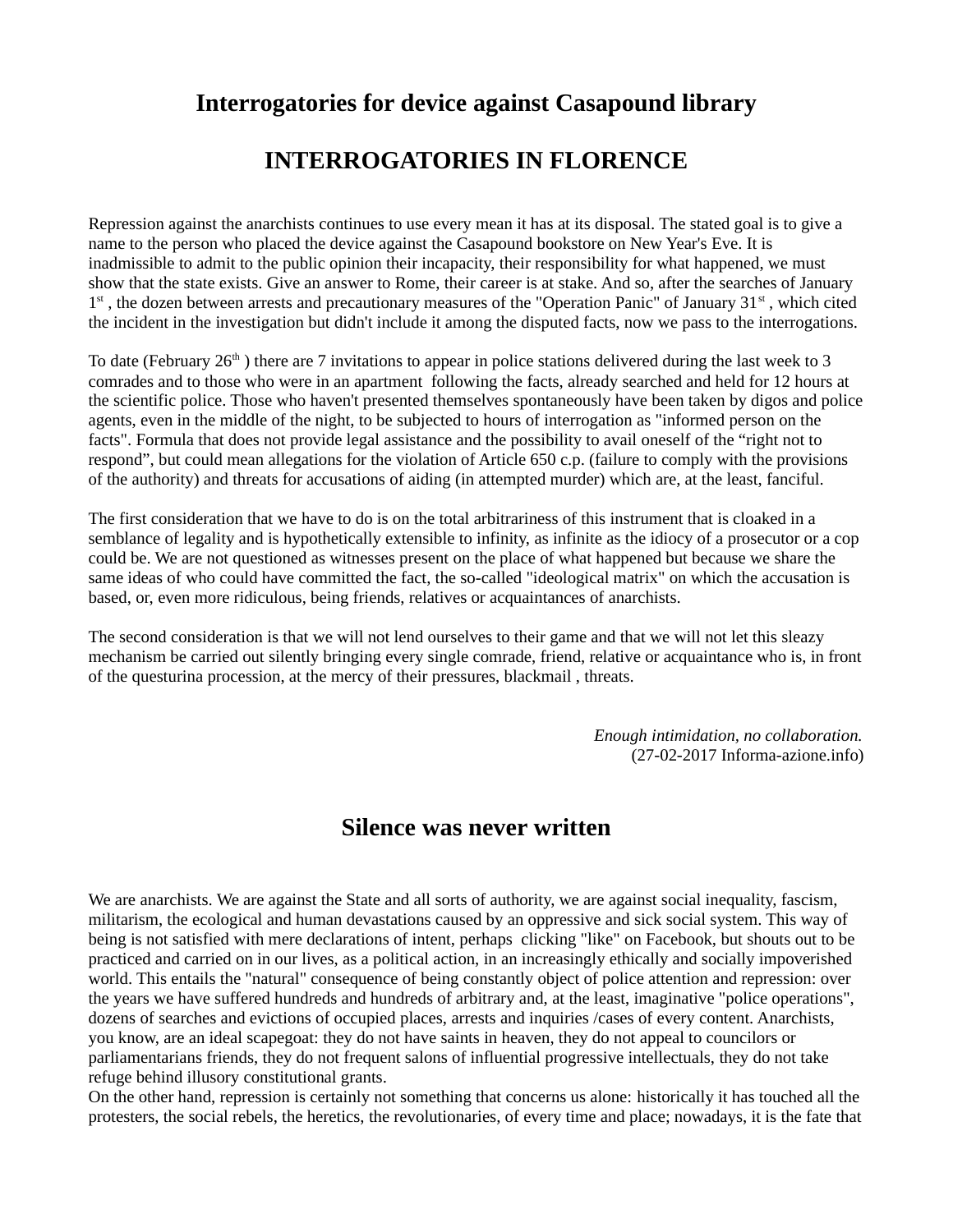is imposed more and more on whoever raises their heads, every immigrant, every marginal, every protester. This time, on January 31<sup>st</sup>, Villa Panico in San Salvi was evicted and dozens of Florentine anarchists were taken to the police station (three at home arrests and seven with various restrictions) and accused of criminal association and various specific crimes (leaflets, a casual fight with police with arrests and subsequent protest, an action against a fascist headquarter and a petard against the aforementioned headquarters).

What struck us immediately of this investigation is its marked shortness and inconsistency: New Year's events have provided the pretext to attack the Florentine anarchists without hesitation. For those who do not remember, on the night between December  $31^{st}$  and January  $1^{st}$ , a patrol of digos identifies a suspicious package behind the gate of the fascist bookstore "the bargello" in via Leonardo da Vinci, and understands its provenience, hearing the ticking of a timer inside. A bomb disposal engineer is called, after his work shift, to defuse the device, he does not wait for the guards to arrive and is seriously injured. Almost at the same time as the first cares were given to him, the police were already at the door of some comrades, in automatic, ready to open an investigation for attempted murder. Not satisfied, after a few weeks from the "Panico" operation, some comrades and friends were "accompanied" with force in a police station, and subjected to interrogation, as "people informed about the facts". Meanwhile, in Grosseto, the night before the inauguration of aCasapound place, some writings appear on the facade of the building.

Two people are found nearby by the police, one on the roof and the other nearby, and held for 12 hours in the police headquarters in Grosseto. The subsequent discovery on the roof of two firecrackers and a radio are for the police the pretext to search the house of one of the two, report the arrested for damage and to open against them an acrobatic investigation of terrorism: with two firecrackers, they had the intention of sabotaging a telephone antenna of 15 meters ..

As much as we are used to paying dearly for what we are, we find it indigestible and unacceptable to pay for the obscene errors of others. Police and the media have focused on an immediate emergency situation, talking about their man in terms of hero; it seems, however, that there was no one to save, the road was closed waiting for the expert's arrival, and no one, not even with the crystal ball, could have calculated that someone put their hands carelessly on the thing: the attempted murder is clearly an invention of the police headquarters. We could also add that if instead of a policeman, it were a mason or a carpenter in the exercise of his work (the average of the deaths at work in Italy is three a day), the fact would not deserve even a short paragraph on the last page. The newspapers and the media, piloted by the police, have created, as they always do, a monster to throw to public opinion, building an increasingly security-driven and reactionary climate, diminishing social and political practices, reducing them exclusively to the rank of vandalism and clandestinity.

It is not a coincidence that during the eviction of Villa Panico, on January  $31<sup>st</sup>$ , exceptional attention was placed on a plant that was made explode, and most of the photographs in the newspapers show the blasts (this time with a lot of protections), as if to suggest that it was a matter of clearing a deposit of explosives, rather than clearing an occupied house. To reinforce this, coincidentally, in the weeks immediately following the beginning of the year, the bomb-alarm exploded everywhere in Florence: almost daily parcels, bags and suspect containers were found. This is the spectacle of repression, increasingly boring, more and more arrogant, more and more disengaged and careless of social legitimacy. On the other hand, we can already affirm one thing: one of the ubiquitous purposes of repression, that of frightening and dividing, we can already consider it to have failed. We are vigilant and determined, heartened by the great solidarity shown by many in the city, from all over Italy and even from outside. As always, we are not interested in dividing the world between innocent and guilty, we stand in solidarity with all the comrades hit by state repression.

(08-03-2017 Informa-azione.info)

#### **Operation Panico - Updates on precautionary measures**

March 24<sup>th</sup>. To two companions, who until then had the precautionary measure of daily signatures, is notified an aggravation of the measure and that means house arrest.

On March  $16<sup>th</sup>$ , the PM asks the GIP that the aggravation of the measures against two comrades, "actors (along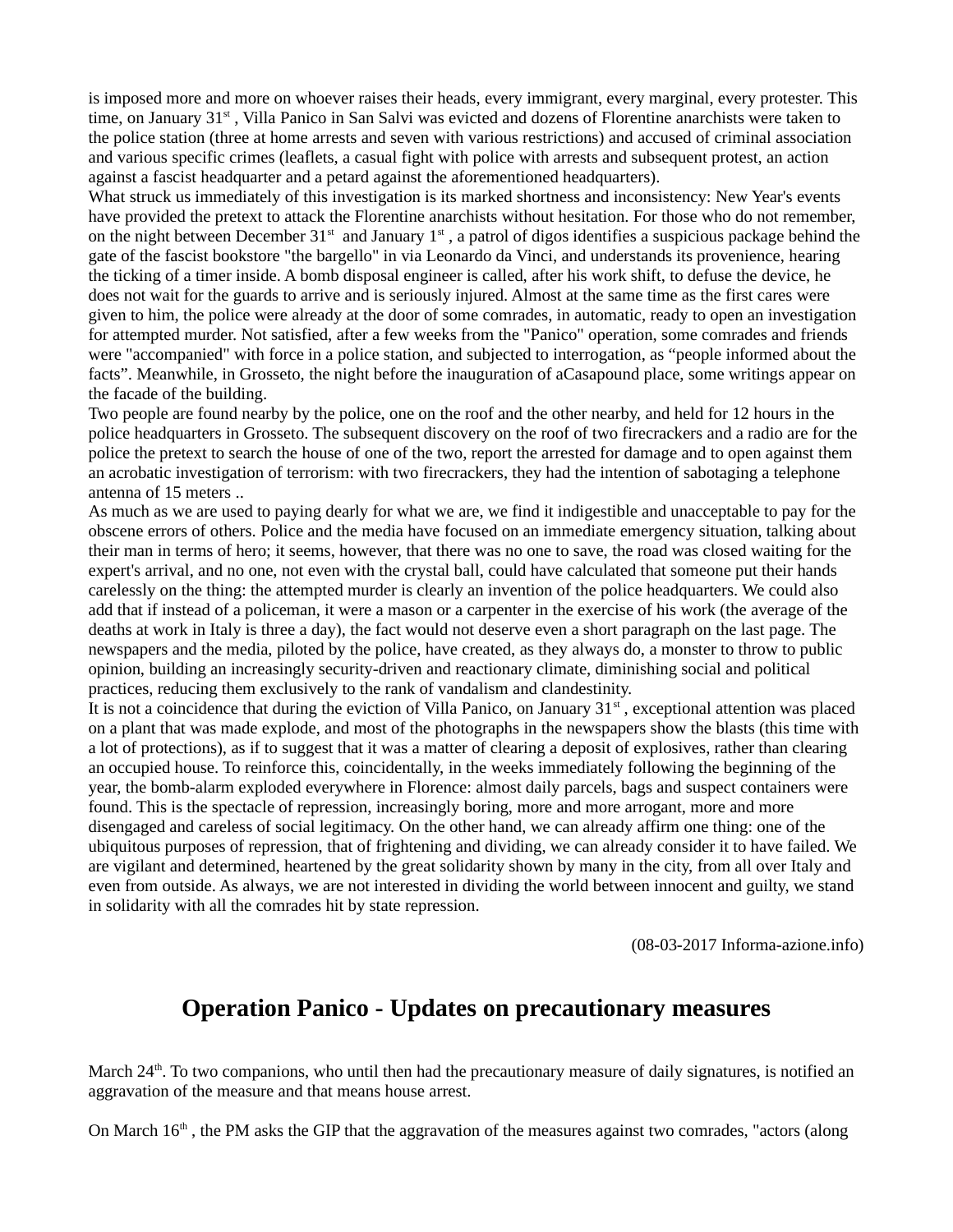with another comrade, not recipient of precautionary measures but inside the criminal association, and for which there seems to be a separate act of request of prohibition of dwelling) of smearing of walls of public buildings with both protest and outrageous inscriptions, both threatening, and of incitement to crime ".

Finally, the GIP considers that the precautionary measures have not been violated, but that the measures have to be made worse as the writings "do nothing more than reiterate the association's purpose, and that the association will continue to work with the same modalities, not excluding clashes with the police, or crimes of private violence [...] ".

Florence, 26 March 2017.

UPDATE 27 - March - 2017: The third comrade has also been notified of the "Prohibition of dwelling from the Galluzzo area" (we specify that the Galluzzo is part of the municipality of Florence) and the daily signatures.

> *Without heads or tails.* (27-03-2017 Informa-azione.info)

#### **In the Capital of Repression**

The society of terror, declined in Florentine sauce from the various Nardella, Giuffrida, Intini, Pifferi, Creazzo, Gianassi, Funaro, Ferragamo, Gucci, Bassilichi & Co. tightens its ranks and, like a deluge, carries forward its repressive policies. The enormous works that make politicians and masters rich redesign the city for merchandise and tourists, construction sites divide the flow of the traffic in a Florence armored and militarized to accommodate all sorts of big events: from the G7 to the British royal family, or Piazzale Michelangelo leased to large financial and insurance groups and closed to the free movement of those who live in the city, following a formula inaugurated by the former mayor Renzi, just to talk about the last days.

350 new electronic eyes for 360 $\degree$  video surveillance at every intersection, and in the last squares where we could still run the risk of meeting without control; groups of "angels of beauty", modern servants of the disgust and the censorship of the masters, patrol those same streets armed with scraper and brush, to flank dozens of refugees forced to work for free to show gratitude towards a neocolonial integration; Daspo for all the undesirables, not just ultras but also for writers, pushers, poor, subversives; the relaunch of the project, contained in the new Minniti security package, of a lager today called CPR (Center for Permanence and Repatriation) of 100 places to be built in Sant'Angelo a Lecore, near the Peretola airport, as a useful tool to complete the so-called Tuscan model of widespread "hospitality"; and then cops, more and more cops, and soldiers, more and more soldiers, with their inevitable shoulder miter and their ubiquitous war vehicles, earning the role of increasingly undisputed protagonists of this beautiful picture of postcard Florence. Silence is golden. The seriousness of the situation now seems to be perceived only by the excluded, by those forced to make do to live, hunted every day, and by those who do not resign themselves to a creeping existence of mere survival, to march and rot, prisoners of this social cage.

The facts speak for themselves. Friday, March  $24<sup>th</sup>$  two of our comrades, Youssra and Laura, accused of having done writings on a wall, are placed under house arrest with a ban on communication. Monday  $27<sup>th</sup>$  is Ciccio's turn, and for those same writings he will be forbid to stay in Galluzzo, where La Riottosa occupation is, and has a daily signature obligation in the police station. Without any modesty, the police uses printed paper and news programs to trumpet these arrests, a media amplification functional to the attempt to corroborate a previous investigation for criminal association called "Operation Panic" that had already led to 3 house arrest and other 7 precautionary measures between compulsory domiciliary night returns, residence obligations and daily signatures. A miserable investigation, conducted by miserable men, spans over a handful of specific facts committed without any binding association. The smallness of this investigation is shown by the fact that it stayed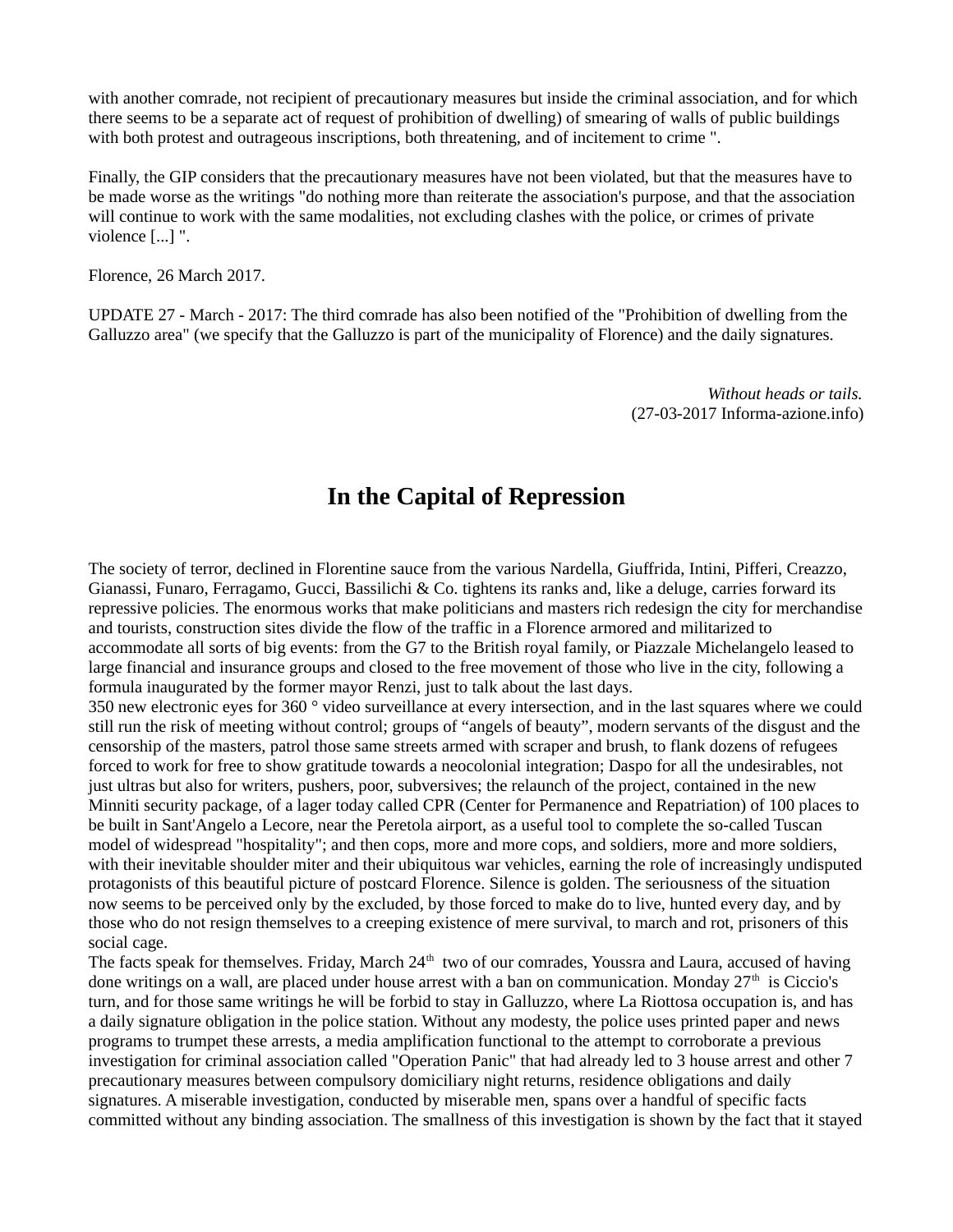months and months taking dust on the desk of a judge, and the subjection and attachment to his position of this puppet are shown by the fact that, corroborating this ridiculous investigation, he has responded to a precise will and superior order: seize a bit of meat to be thrown to public opinion, from that same area that does not conceal that inadmissible pleasure for events like New Year's when a racist massacre of kids and cop blows his hand and eye to defend a place of fascist terrorists and mass murderers. But these latest arrests launch a further warning: every slight gesture of insubordination that goes beyond the increasingly narrow fence of legality is liable to brutal repression.

This does not apply only to anarchists: denunciation for resistance against those who, from inside a demostration against a fascist rally, have a verbal quarrel with some racist provocateurs; 8 months without conditional suspense on young people for the occupation of a property, or banal thefts in shopping centers turned into robberies. The same applies to the new urban Daspo: the first to receive them will be dealers and writers, the next will be all those who annoy the quiet and normality of dead city.

The message is clear: in this city of shit you not a fly must buzz. The possibility provided by democratic power is only one: surrender and submit or disappear. Yet there are those who will never be willing to bow their heads, who will insist on going on other paths than those allowed by authority, who think that the only real great association in which we all would have to not live, the one that contains all the crimes that negate the freedom and dignity of individuals, is this society made by politicians, foraged by masters, blessed by priests, defended by the only violence admitted as right by cops and magistrates, immortalized and framed by journalists, a society whose disintegration through the demolition of its most intimate and marce foundations is the only solution that can guarantee the freedom of everyone and everyone.

> *some anarchists* (09-04-2017 Informa-azione.info)

#### **Panic Operation - Updates on precautionary measures**

Today, May 22<sup>nd</sup> 2017, the house arrest measure has been removed to Filomena and Carlotta. Filomena has the prohibition of dwelling from Galluzzo (Zone of Florence where Riottosa is located) and Carlotta has the prohibition of residence in Florence. Even Michele had been removed from house arrest at the end of April and for him the prohibition of residence in Florence and Prato remains. Recall that Yossura and Laura are still at home arrest and other six comrades have various precautionary measures.

> *All Free* (23-05-2017)

#### **Eight anarchist comrades arrested in Florence**

This morning, August 3rd , a new operation begun from Florence prosecutor's office, coordinated by police and carabinieri. This is what we know, awaiting further updates. The anarchist space "La Riottosa" located in Florence was evicted and damaged. Eight anarchist comrades were arrested: Micol Marino, Giovanni Ghezzi, Salvatore Vespertino (Ghespe), Pierloreto Fallanca (Pasca), Roberto Cropo, Nicola Almerigogna, Marina Porcu, Sandro Carovac. Five of them were arrested for the bomb placed on January  $1<sup>st</sup>$  2017, outside the library "il Bargello", place connected to casapound's fascist area in Florence. That morning the bomb exploded in the hands of a bomb disposal engineer, who loose an hand and an eye. The charges are: attempted homicide, serious damage, fabrication and transport of explosive devices. The three left are accused of attacked with Molotov cocktails the carabinieri station in Rovezzano (suburbs of Florence) in April 2016.

(03-08-2017 *Croce Nera Anarchica)*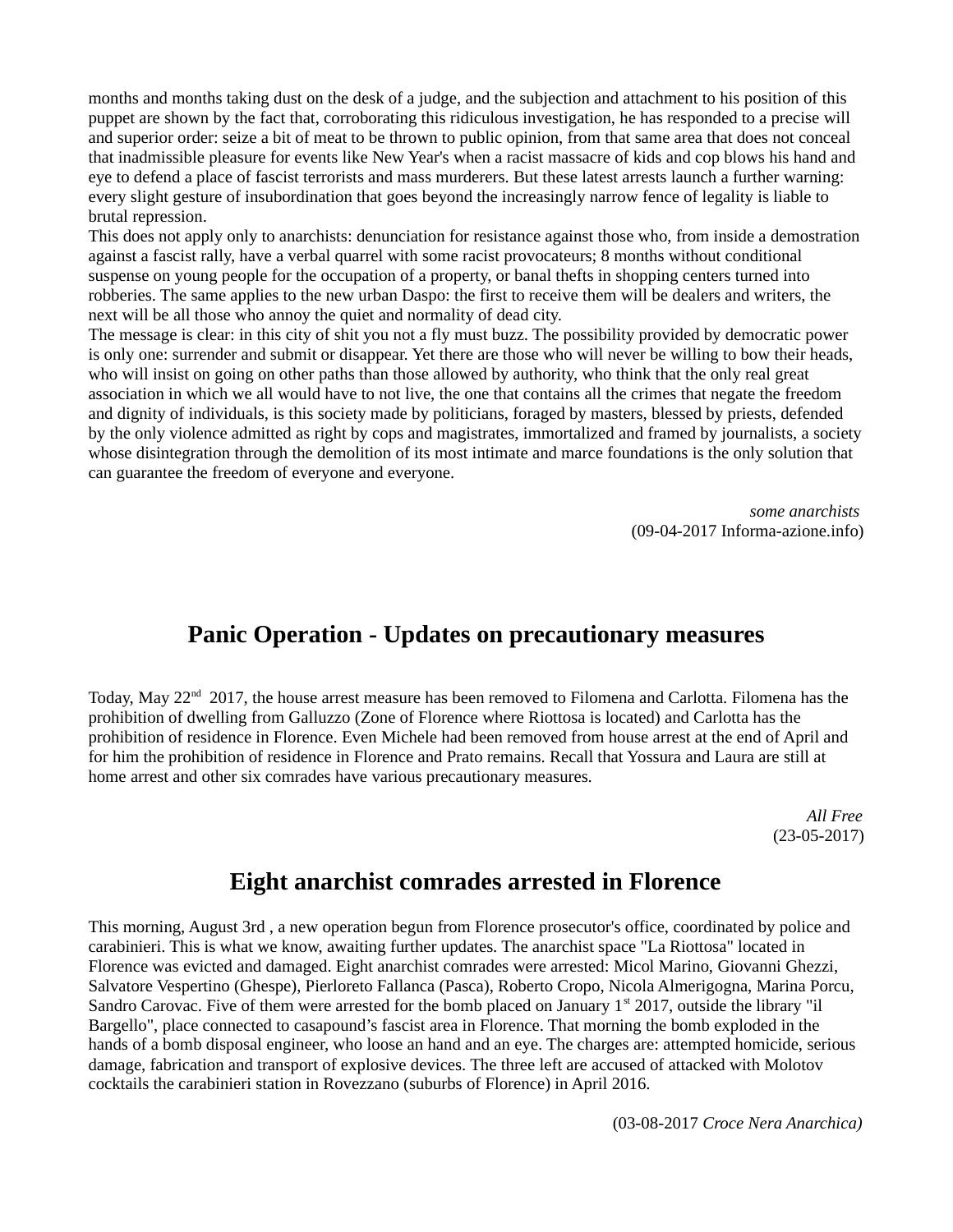## **To the International Anarchist Movement**

Florence, April 21, 2016 someone attacks with Molotovs the carabinieri station located in Rovezzano, Florence suburbs. Florence, January 1, 2017 an explosive device placed outside the bookstore related to Casa Pound called "Il Bargello", explodes in the hands of a state police bomb disposal engineer, who remains seriously injured.

Following these two unclaimed attacks, eight comrades were imprisoned on the morning of 3rd August 2017. The anarchists: Marina Porcu, Micol Marino, Pierloreto Fallanca (Pasca), Giovanni Ghezzi, Roberto Cropo, Salvatore Vespertino, Sandro Carovac, Nicola Almerigogna. These comrades are charged for the crimes of attempted murder due to the injury of the bomb disposal engineer Mario Vece, the fabrication, possession and transport of explosive devices, serious damage for throwing incendiary bottles against the carabinieri station. Names and surnames of the main inquisitors who coordinated investigations are:

Spina Eugenio (high grade manager of State Police, head of anti-terrorist service).

Pifferi Lucio (Florence D.I.G.O.S. chief).

Creazzo Giuseppe (chief prosecutor of Florence).

As anarchists we are not interested in knowing who made these actions, valid, concrete, lively. The Italian State after the continuation of Scripta Manent operation, strikes again stubborn comrades, who believe that direct, non-mediated and destructive action is a fundamental means of the revolutionary anarchist struggle. It is hard to see that direct anarchist action against the State / Capital is less and less alive, so that the repressive apparatus very easily performs its work against those who support positions established for the revolutionary way. It is essential, as well as duty, not to mix anarchist comrades in the simple political mob of anti-fascism and antirepressive pathways, which do not belong to us as anarchists.

With this document we express our affinity to all those individualities that, unconditionally beyond the point of claiming or not, act. It is important to collectively reclaim these practices, as part of the revolutionary anarchist struggle not to isolate our dear comrades. The reasons for why our anarchism is partisan of unlawfulness and a propaganda with facts, are given by the fact that we consider strictly necessary, yesterday and today, to make every possible effort to propagate and spread with words, publicity, black powder, the revolutionary anarchist idea. Therefore, the attack, the fire, the looting, the armed attacks are an integral part of the war carried on, no holds barred, and without preconceived limits, against the State. Let the weapons of politics be abandoned and the arms policy re-embraced indeterministic, consciously and constantly. Full steam ahead international anarchist comrades, when prisons will no longer silence the thunders of dynamite, we will only be halfway there. We attack the authority in any way present, without wasting time and with all the means at our disposal. The rest? The rest are just talk of those who would always want something new, but do not have the courage to take it, here and now.

> *Anarchists (04-08-2017 Croce Nera Anarchica)*

## **Validation hearings updates August 5th**

This morning, August 5, there was the hearing to validate the arrests. Six of the anarchist comrades arrested on the morning of 3rd of August were released today. The anarchist comrade Salvatore Vespertino remains in prison in Florence, and the anarchist comrade Pierloreto Fallanca is in the prison of Lecce.

(05-08-2017 *Croce Nera Anarchica*)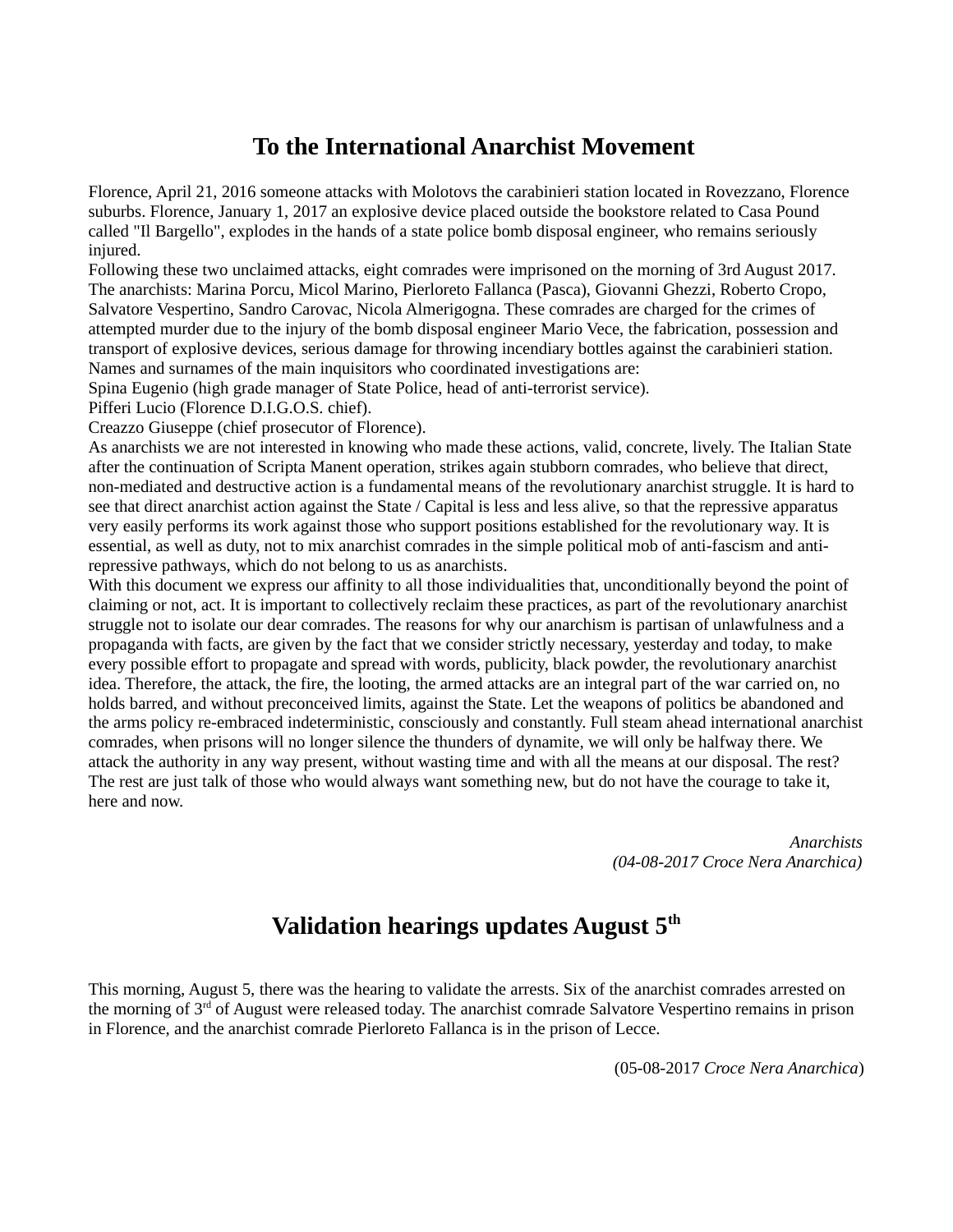#### **A correction**

The anarchist comrade Salvatore Vespertino postponed the review of his incarceration to the 6<sup>th</sup> of September. Instead the anarchist companion Pierloreto Fallanca has not been removed from the investigation for attempted murder and fabrication of explosive device for the  $1<sup>st</sup>$  of January, they have added another investigation by criminal association, and the Florence GIP has issued new order for precautionary custody for this. In the meantime from personal correspondence we learn that the anarchist Salvatore Vespertino asks for anarchist publications and tells us that hardcover books do not pass, that he is fine and with high morale. As far as the anarchist Pierloreto Fallanca is concerned, we know that censorship has been applied to him, and that two internal reports have been made against him for contempt of public official.

(25-08-2017 *Croce Nera Anarchica*)

#### **Two communications by Salvatore Vespertino**

Two Ghespe public announcements follow, written one month apart from each other.

In the umpteenth operation of digos and ROS, I was arrested along with 7 other people. Imagination never lacks in these wretched (who knows, maybe they lack at least in health) and anyone who has even just flipped through thepapers knows how much they are crazy this time as well. But there is to say that, although the papers seem a detective novel (also quite poor), they cite 3 facts that have little to do with imagination: the Molotovs in April against the carabinieri barracks of Rovezzano, the " bomb "explosion at the casapound bookstore the Bargello, where a specialized police engineer has lost an eye and a hand, and that all the arrested people are anarchists. To this day, only I and Paska remain in prison. One of the things that struck me in the papers, but not amazed, is between the lines of the motivation for the validation of my arrest: *"the overall conduct of the suspect and the fact that he continues to frequent anarchist circles"*. Personally, living my anarchic tension, I have always considered a possible incarceration; and now, without any victimization, here I am! What to say ... the struggle continues, in every kind of prison ... for anarchy.

> Regards, *Ghespe*

Our passion for freedom is stronger than any cell 08/20/2017

Hello people,

I am in the 5th section from the 1st day of my incarceration, without passing through transits (new detainments). I start to settle in and get to know the rest of the prisoners. In the beginning it was a bit livelier, with daily mess even if mainly between prisoners (sic!). The food is inedible 3 times out of 4 and Sunday they don't pass with the dinner, so who cannot do the shopping ...

In the cell I am with a Kurd (in section we are 55) and we get along quite well. About ten days ago they did a search, the typical monthly search, which, however, this time was not so normal. Instead of the whole section (19 cells) they made only from cell 5 (ours) to cell 8. They made us all go to the courtyard and we stayed there for half an hour. Returning to the cell I was a bit amazed by their brazenness, the other 3 cells had, as always, been overturned completely ... they hadn't moved a pin !! They left everything as it was, they seized the weights made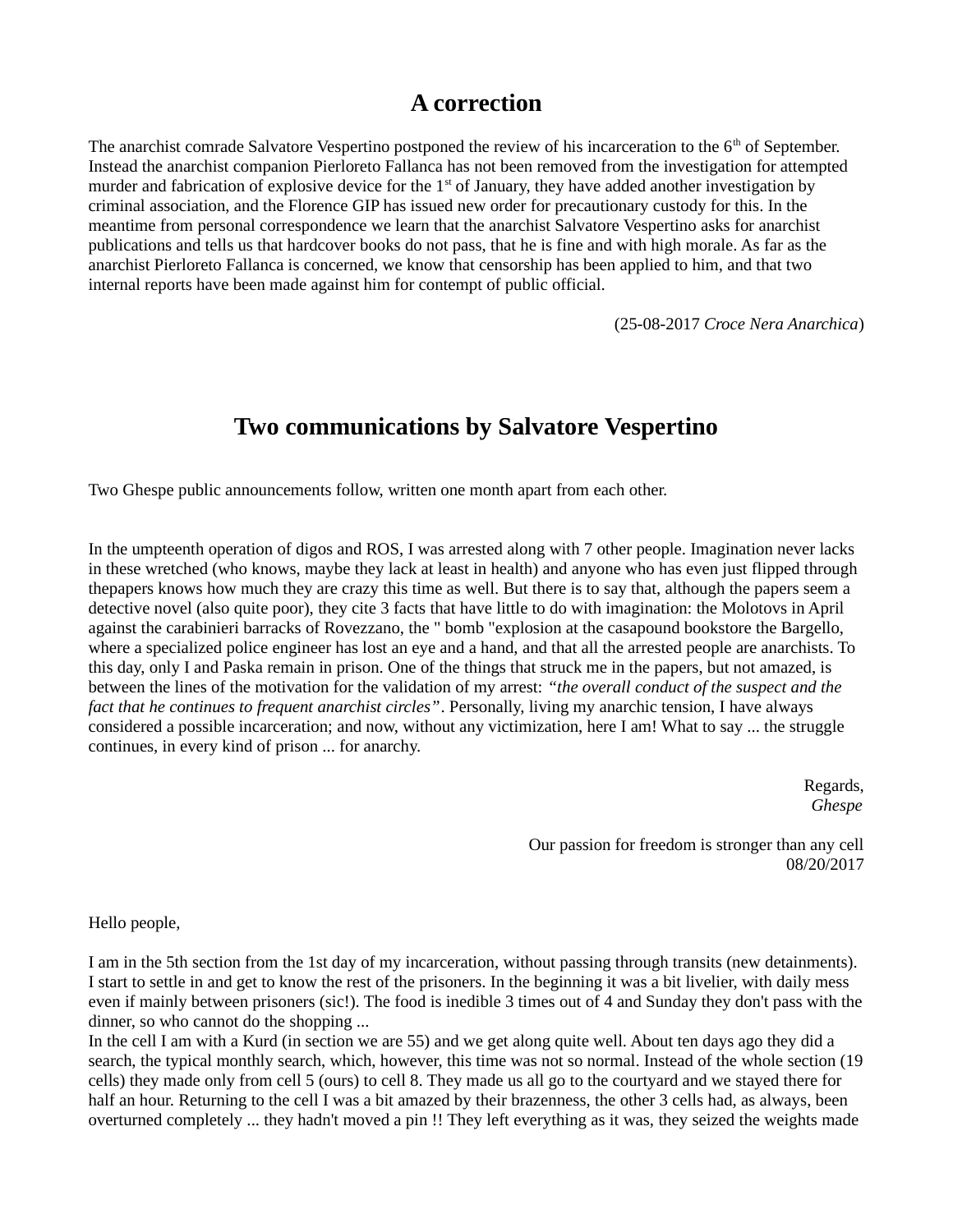of bottles and the trash (which I had emptied the night before ... and they did not let me check). Also singular was the presence of a member of the MOF, which is the team of "working" detainees who, under constant observation by the guards, deal with the maintenance of the prison. No one in the section had ever seen a guy from the MOF during a search, and someone heard the inspector say, "go directly to cell 5". Okay!! The cell is what it is, positive note there is a sort of balcony (which has allowed many inmates to burn the cell, preserving a minimum of their safety. It has happened 4 or 5 times since I am here "unvoluntary guest" ... never here in section ). The relationship with the guards is of mutual indifference, except for 3/4 of them with whom it has been "ammore" since the first moment. Closed regime, that is, you go out only for the air, 2 hours in the morning and 2 for lunch, and to go to another cell for social life.

The investigation speaks for itself, with its all seen methods, with all its fanciful and / or paradoxical facets. Now, starting from the assumption that the innocent / guilty categories care only for those who preserve this system, I piss on them, let alone I want to analyze the matter in "legal terms", which I despise. Although it is obvious, and I would also say functionally obvious, their typical "language corruption", I admit that it never stops impressing me, their "Orwellian" vein. As when they speak of "criminal association aimed at imposing their ideology with violence" with a lot of leaders and gregarians. Well ... said by whom, for purpose and principle, daily imposes its social system to all individuals, with the violence of cops and military, courts and jails of all kinds, with all their facets, infrastructure and control systems, managed and made possible by individuals / automata, deeply capillar in this cancer that they call "civil society" in which they want to force us. Where all that goes beyond indignation is considered a vile gesture to be punished and not dignity. Anyone who knows me knows that such a big paradox could make me smile, as well as pissed off, if it were not that Paska is in jail just for that! To him goes a warm, fraternal embrace, hoping that my letter arrives late in respect to his release! A big hug to you too Greg!

A thought also goes to the anarchists who recently arrested in Turin and the anarchists imprisoned for "Scripta Manent" and to all those individuals who put their lives at stake, each with their own practices, according to their own tensions ... for Anarchy! The jail is one of the highest expressions of repression in the prison-society , as such, I try to understand it as deeply as I can, trying and hoping to help to destroy it.

*Ghespe*

P.S. For GUAP: Our passion for hooligan slogans is stronger than any seriousness!

09/20/2017

(07-10-2017 *Croce Nera Anarchica* )

#### **Communications from Lecce prison**

The anarchist Pierloreto Fallanca communicates from the prison in Lecce that he has carried out a hunger strike from  $2<sup>nd</sup>$  to  $6<sup>th</sup>$  of October, and interrupted the strike as he got phone calls with his mother and an extraordinary interview with a comrade.

Arrested on  $3<sup>rd</sup>$  of August and subsequently locked up in the Lecce prison, he was first in isolation, then moved to the "new detainees" section where he is still today. Unlike the other sections, in the "new detainees" the (single) cells remain closed all day: the only moments of sociability are the 2 hours of air in the morning and in the afternoon and the dayroom. The requests to obtain the extraordinary interview have always been rejected, citing the most various formal misconduct. With regard to correspondence, the censorshipwas revoked only a short time ago.

In front of the protests and the remonstrations, the management responded by changing from reports to charges.

(07-10-2017 *Croce Nera Anarchica* )